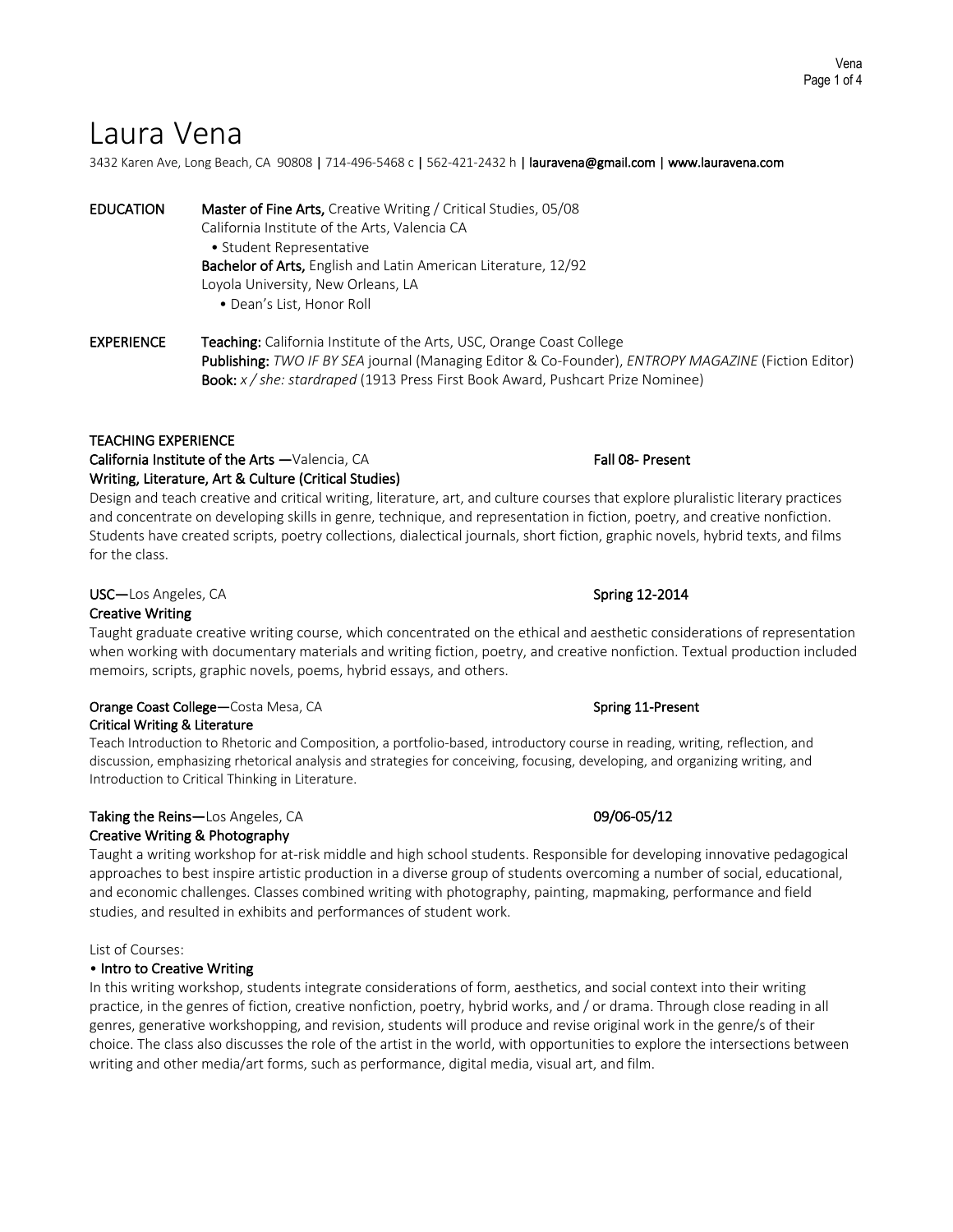# • Writing Culture

For this graduate-level course, students practice various ethnographic and artistic approaches to writing from documentary materials, with close attention to issues of representation. Borrowing from the fields of anthropology, popular and cultural studies, and multi-cultural literature, students engage in an array of methodologies and approaches to artistic collaboration across cultures and difference. Readings include testimony, magical realism, trickster theory, dreamscapes, documentary poetics, and various forms of creative nonfiction.

# • A Collision of Voices: Fissure and Multiplicity in Latin American Literature

This is a 300-level writing and reading course that engages with a tremendous range of works—manifestos, songs, testimonies, revolutionary accounts, poems, autobiographical texts, and performances—to investigate the pluralistic and hybrid nature of Latin American literary production. The course pays close attention to the dynamic history and politics of the region, as well as to the problematics of representation in multi-cultural environments marked by sharp socioeconomic inequities. Responses include both analytical and creative works, as well as experimental translations and dialectical journals.

# • The Artist As Cartographer

For this 300-level course, student artists will look to maps for aesthetic inspiration and to mapping as a conceptual mode for visual and written storytelling. Maps, traditionally understood as tools to help orient oneself within an environment, are also a form of storytelling—they are constructed narratives that represent how we see, translate, and package the world around us, and they are art, rich with coded visual language and meaning. From antiquity to the present day, maps have been subjective, distorted, and often beautiful, representations of the mapmaker's own particular view of the world. There are maps of the stars, of the brain, of sacred hunting grounds, of the body, of secret places. The course combines literary and theoretical readings, confronts concepts of cultural relativism, and experiments with conceptual constraints in a way that will stretch students both artistically and critically.

# • Fabulous Writing: Fusions of the Everyday, Fantastic, Mythical, and Nightmarish

Students read and produce works that fuse the everyday, fantastic, mythical, and nightmarish, in renderings that blur traditional distinctions between "genre" and "serious" literature. Students experiment with a multiplicity of practices: fantasy, magical realism, gothic literature, the surreal, mythology, and science fiction, incorporating their elements into new works of both fiction and nonfiction.

# • Special Topics: Music, Culture, & Politics in Latin American Culture

A 100-level course that examines a variety of musical styles from Latin America, while analyzing the political and historical context in which the music developed. The course tracks how artistic output is inexorably intertwined with the political currents of Latin America by exploring the ways in which historical events—such as slavery, colonialism, the shift to the city, industrialization, imperialism, intervention, and revolution—have influenced music, and how music in turn influences political and social events. Students look closely at the dynamics of ethnicity, race, and history, and seek to better understand the collision of cultures that created the rich musical styles and movements that are a product of this cultural exchange. Finally, the course investigates how the effects of globalization and cross pollination have impacted the music of the region and seeped outward, and how syncretism takes place within each country, as well as regionally, and in the world at large.

# • CAP Creative Writing Workshop

This is a Creative Writing class for at-risk inner-city youth through the Community Arts Partnership Program. Workshops included interdisciplinary practices to help stimulate student expression and production, such as map-making techniques for the creation of poetic body maps, Polaroid photography and ethnographic fieldwork, and scrapbooking with sensory writing. Seminars end with performances, exhibits, and a student-published chapbook.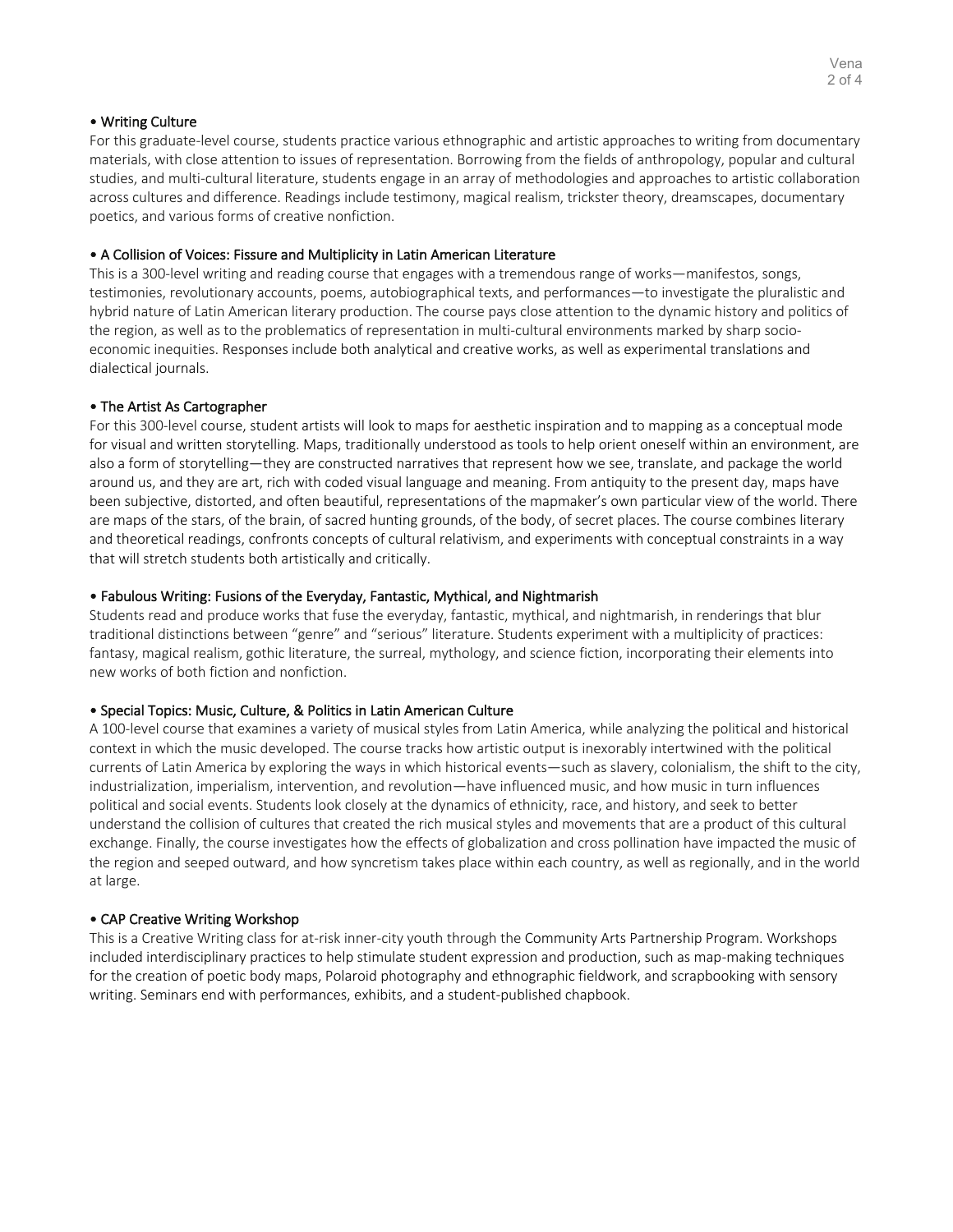# PUBLISHING EXPERIENCE & PUBLICATIONS Partial List of Publications:

• Books:

*x/she: stardraped*, published Winter 2018, chosen by John Keene as the 1913 Press First Place Winner and nominated for a Pushcart Prize by Debra di Blasi. The book consists of a series of overlapping journeys—spiritual, cultural, linguistic, cartographic, geographical, psychic—mapping onto what was and has become the landscapes we know as Los Angeles and Southern California, most specifically along the L.A. River.

*East of East: The Making of Greater El Monte* (essay anthology)—2019 *Rockhaven: A History of Interiors* (print anthology)—2017 *The Dirty Fabulous*, Jaded Ibid Press (print)— 2013

# • Journals:

*Bombay Gin Vol. 41* (print)—2015, *KCET Online Magazine*—2015-present (articles), *Devouring the Green* (print)—2015, *Entropy* (reviews & original essays)—2014-current, *Public Access Journal*—Winter 2012, *Antennae*—Spring 2012, *Super Arrow* (narrative maps)—Spring 2012, *Tarpaulin Sky (*visual poetry)—Fall 2010*, Black Clock*—Fall 2010, *In Posse Review* (excerpt from *x/she: stardraped*)—Fall 2009, *HTML Giant* (reviews & essays)—10/11, Editor Debra Di Blasi, *[out of nothing]*  (translations)—January 2009

# *TWO IF BY SEA***—Los Angeles, CA** December 2018-Present

# Managing Editor & Co-Founder

*Two If By Sea* is a fine arts print and online journal that publishes water-related TEXT, SOUND, & VISUAL ART that encourages translations and international submissions; works that feature or figure signals, codes, or ciphers; communications that are adrift; works that reference displacement (of language, of culture), eroding borders, erosion. The journal is equally interested in works of a fantastic nature as in those that investigate the ethical and aesthetic considerations of how the ocean / open seas / water bodies have been victim to, and location of imperialism and displacement.

# **ENTROPY MAGAZINE—Los Angeles, CA** March 2014-Present

# Fiction Editor

Responsible for reviewing, choosing, editing, and laying out all fictional works submitted to *Entropy Magazine*, an online journal and community space featuring literary and related non-literary content. *Entropy* seeks to create a space where writers can engage with other writers, participate in a literary community, and where writers can feel safe and included. *Entropy* especially strives to support marginalized voices and identities through publishing, offering resources, and community building, through engaging in topics such as small press literature, video games, graphic novels, interactive literature, science fiction, fantasy, music, film, art, poetry, and other topics in addition to literary reviews, interviews, conversations, essays, and articles on experimental literature, translation, small press practices, and performance.

# **Civil Coping Mechanism—Los Angeles, CA March 2016** March 2016 Book Editor

Responsible for editing and reviewing manuscript, overseeing publication process, including book & cover design, soliciting blurbs, booking interviews, and promoting book.

# **Black Clock—Los Angeles, CA** September 07-March 10

Production Editor

Responsible for overseeing production schedule, copyediting process, communication with writers and artists, and the printing process of the literary journal, *Black Clock*, a magazine that was dedicated to fiction, poetry and creative essays that explored the frontier territory of constructive anarchy. Black Clock was audacious rather than safe, visceral rather than academic, intellectually engaging rather than antiseptically cerebral, and not above fun. Produced by writers for writers, Black Clock encourages risk and eschews editorial interference.